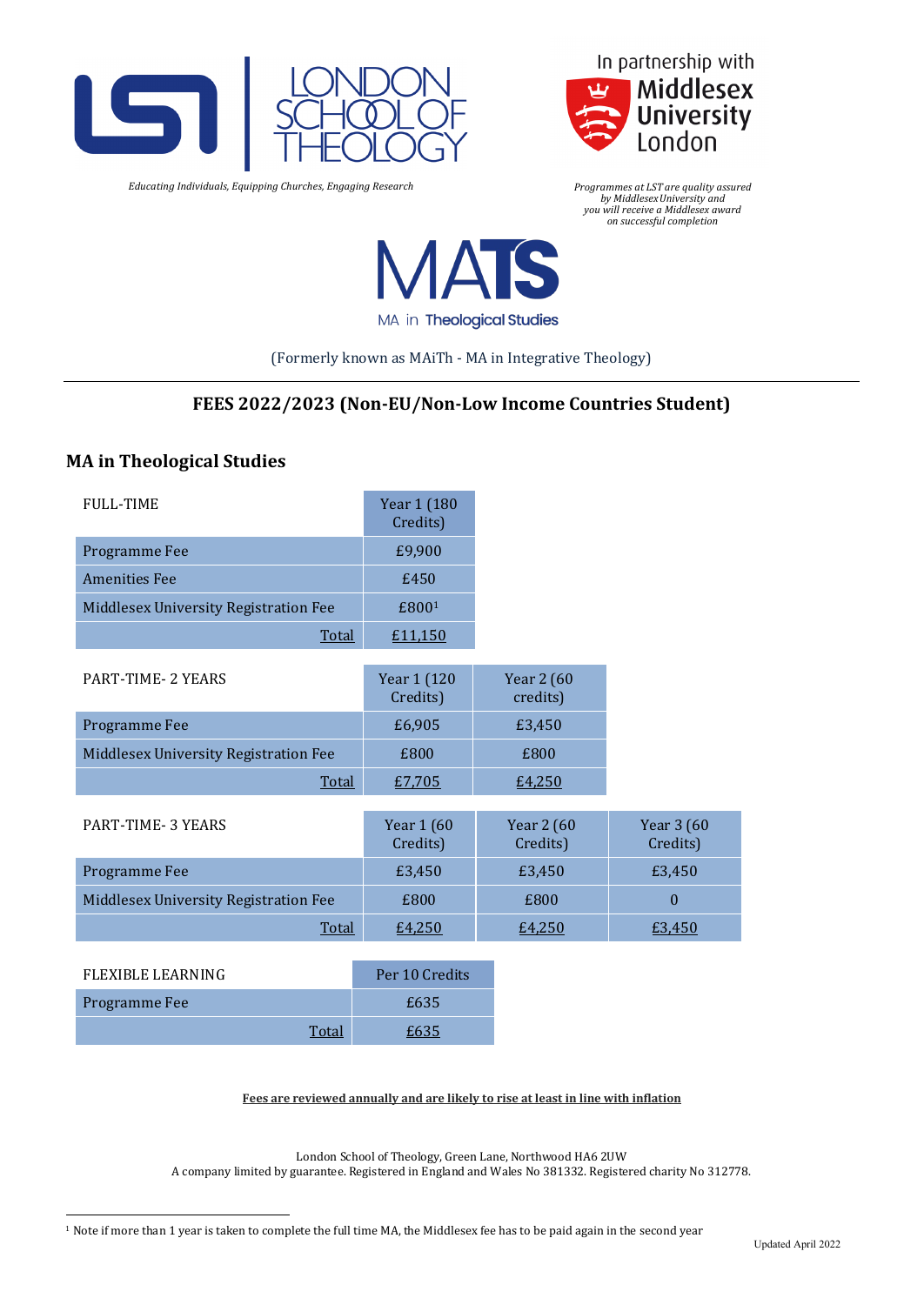

 *Educating Individuals, Equipping Churches, Engaging Research*



*Programmes at LST are quality assured by MiddlesexUniversity and you will receive a Middlesex award on successful completion*



MA in Theological Studies

(Formerly known as MAiTh - MA in Integrative Theology)

# **FEES 2022/2023 (non-EU/Low Income Countries Student)**

## **PG Diploma in Theological Studies**

| <b>FULL-TIME</b>                      | Year 1 (120<br>Credits) |                                |
|---------------------------------------|-------------------------|--------------------------------|
| Programme Fee                         | £6,600                  |                                |
| <b>Amenities Fee</b>                  | £305                    |                                |
| Middlesex University Registration Fee | £800 <sup>2</sup>       |                                |
| <b>Total</b>                          | £7,705                  |                                |
| <b>PART-TIME 2 YEARS</b>              | Year 1 (60<br>Credits)  | <b>Year 2 (60)</b><br>credits) |
| Programme Fee                         | £3,450                  | £3,450                         |
| Middlesex University Registration Fee | £800                    | £800                           |
| Total                                 | £4.250                  | £4.250                         |

## **PG Certificate in Theological Studies**

| <b>PART-TIME 3 YEARS</b>              | Year 1 (60<br>Credits) |
|---------------------------------------|------------------------|
| Programme Fee                         | £3,450                 |
| Middlesex University Registration Fee | $£800^2$               |
| Total                                 | £4,250                 |
|                                       |                        |
| <b>FLEXIBLE LEARNING</b>              | Per 10 Credits         |
| Programme Fee                         | £635                   |
| Total                                 | £635                   |

#### **Fees are reviewed annually and are likely to rise at least in line with inflation**

London School of Theology, Green Lane, Northwood HA6 2UW

A company limited by guarantee. Registered in England and Wales No 381332. Registered charity No 312778.

<span id="page-1-0"></span><sup>&</sup>lt;sup>2</sup> Note if more than 1 year is taken to complete the full time PG Dip / PT PG Cert, the Middlesex fee has to be paid again in the second year